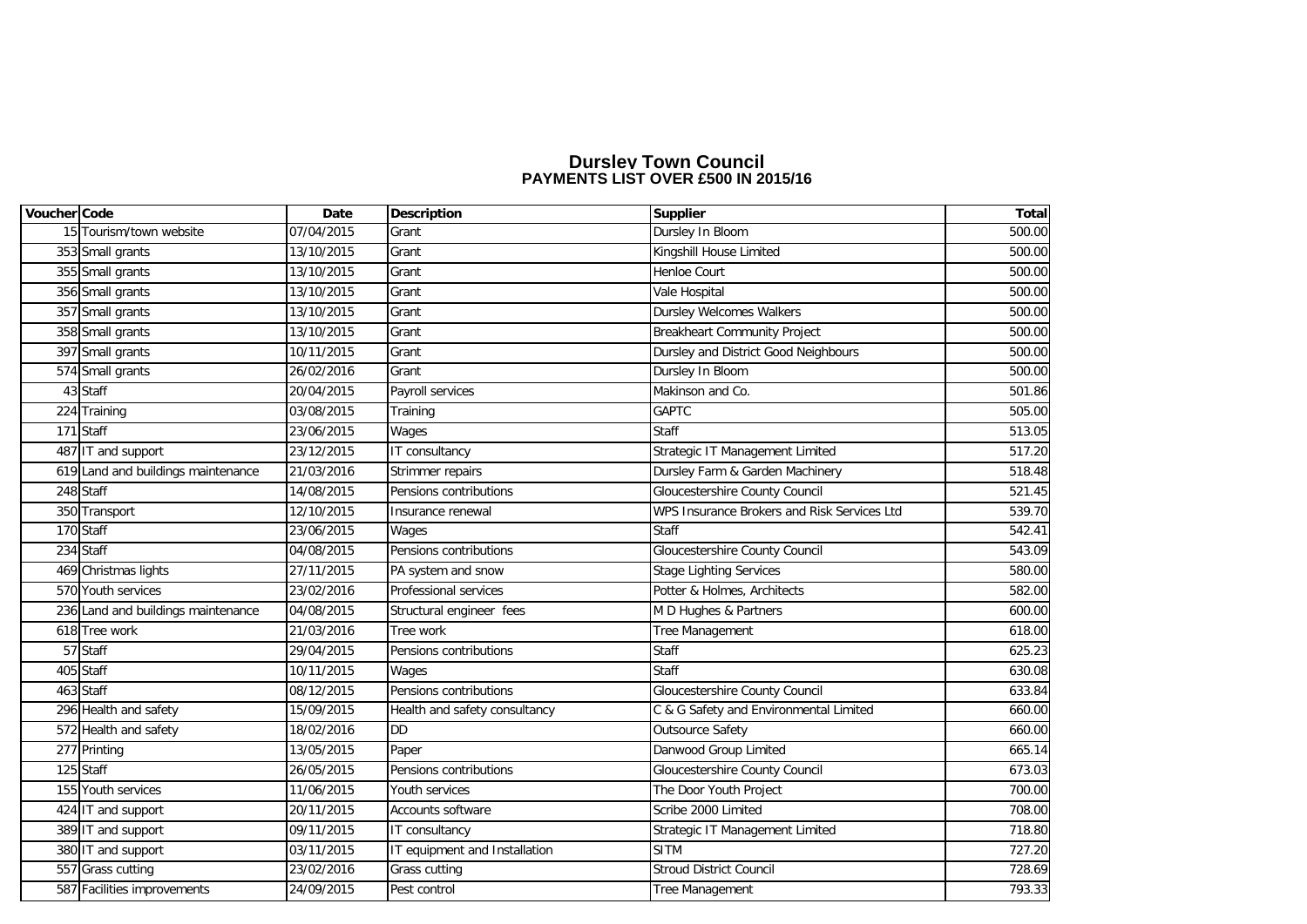| 359 Small grants                   | 13/10/2015              | Grant                          | <b>Stepping Stones</b>                 | 800.00   |
|------------------------------------|-------------------------|--------------------------------|----------------------------------------|----------|
| 555 Printing                       | 08/02/2016              | Photocopier meter reading      | Danwood Group Limited                  | 834.26   |
| 343 Staff                          | 12/10/2015              | Salary                         | Staff                                  | 855.21   |
| 409 Staff                          | 10/11/2015              | Salary                         | Staff                                  | 855.21   |
| 514 Staff                          | 12/01/2016              | Salary                         | Staff                                  | 855.21   |
| 563 Staff                          | 15/02/2016              | Salary                         | Staff                                  | 855.21   |
| 304 Staff                          | 15/09/2015              | Salary                         | Staff                                  | 855.41   |
| 478 Staff                          | 15/12/2015              | Salary                         | Staff                                  | 855.41   |
| 607 Staff                          | 15/03/2016              | Salary                         | Staff                                  | 855.41   |
| 252 Staff                          | 18/08/2015              | Salary                         | Staff                                  | 859.98   |
| 398 Small grants                   | 10/11/2015              | Grant                          | The Chantry Centre                     | 895.00   |
| 29 Staff                           | 15/04/2015              | Pensions contributions         | Gloucestershire County Council         | 909.04   |
| 135 Staff                          | 02/06/2015              | Wages                          | Staff                                  | 914.44   |
| 211 Staff                          | 14/07/2015              | Salary                         | Staff                                  | 922.80   |
| 108 Staff                          | 12/05/2015              | Salary                         | Staff                                  | 945.93   |
| 605 Training                       | 15/03/2016              | Training                       | <b>SLCC Enterprises Limited</b>        | 960.00   |
| 303 Staff                          | 15/09/2015              | Salary                         | Staff                                  | 982.36   |
| 408 Staff                          | 10/11/2015              | Salary                         | Staff                                  | 982.36   |
| 342 Staff                          | 12/10/2015              | Salary                         | Staff                                  | 982.56   |
| 242 IT and support                 | 07/08/2015              | Computer upgrades etc          | Strategic IT Management Limited        | 999.00   |
| 606 Staff                          | 15/03/2016              | Salary                         | Staff                                  | 1,011.48 |
| 513 Staff                          | 12/01/2016              | Salary                         | Staff                                  | 1,013.48 |
| 375 Youth services                 | 20/10/2015              | Legal Fees - Licence to Occupy | Veale Wasbrough Vizards                | 1,020.00 |
| 559 Land and buildings maintenance | 23/02/2016              | <b>Building works</b>          | Stevenson Building Contractors Limited | 1,027.20 |
| 143 Staff                          | 08/06/2015              | Salary                         | Staff                                  | 1,030.16 |
| 110 Staff                          | 12/05/2015              | Salary                         | Staff                                  | 1,033.77 |
| 34 Staff                           | 16/04/2015              | Salary                         | Staff                                  | 1,039.94 |
| 14 Play areas                      | 02/04/2015              | Wooden furniture               | <b>Breakheart Community Project</b>    | 1,050.00 |
| 562 Staff                          | 15/02/2016              | Salary                         | Staff                                  | 1,068.90 |
| 556 Castle Street upgrade          | 23/02/2016              | <b>Tree Planting</b>           | Tree Management                        | 1,082.16 |
| 144 Staff                          | 08/06/2015              | Salary                         | Staff                                  | 1,106.09 |
| 477 Staff                          | 15/12/2015              | Salary                         | Staff                                  | 1,118.13 |
| 251 Staff                          | 18/08/2015              | Salary                         | Staff                                  | 1,130.76 |
| 213 Staff                          | 14/07/2015              | Salary                         | <b>Staff</b>                           | 1,145.06 |
| 254 Staff                          | 18/08/2015              | Salary                         | Staff                                  | 1,145.06 |
| 345 Staff                          | $\overline{12}/10/2015$ | Salary                         | Staff                                  | 1,145.06 |
| 410 Staff                          | 10/11/2015              | Salary                         | Allen-White Ltd                        | 1,145.06 |
| 609 Staff                          | 15/03/2016              | Salary                         | <b>Staff</b>                           | 1,145.06 |
| 305 Staff                          | 15/09/2015              | Salary                         | <b>Staff</b>                           | 1,145.26 |
|                                    |                         |                                |                                        |          |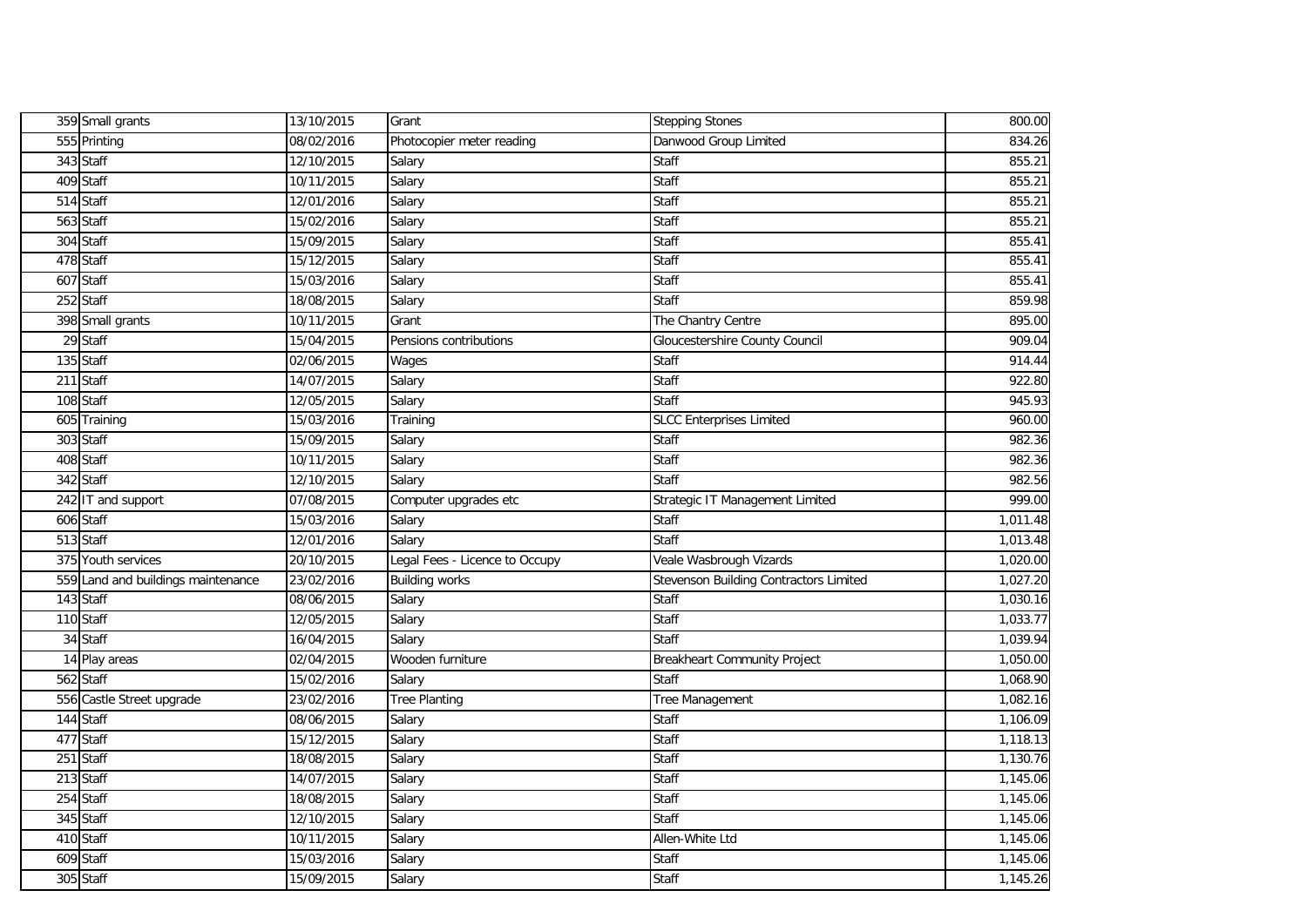| 515 Staff                          | 12/01/2016 | Salary                                          | Staff                                 | 1,145.26 |
|------------------------------------|------------|-------------------------------------------------|---------------------------------------|----------|
| 146 Staff                          | 08/06/2015 | Salary                                          | <b>Staff</b>                          | 1,146.07 |
| 565 Staff                          | 15/02/2016 | Salary                                          | Staff                                 | 1,174.28 |
| 127 Staff                          | 19/05/2015 | PAYE                                            | <b>HMRC</b>                           | 1,175.14 |
| 480 Staff                          | 15/12/2015 | Salary                                          | Staff                                 | 1,178.42 |
| 210 Staff                          | 14/07/2015 | Salary                                          | Staff                                 | 1,178.96 |
| 458 Staff                          | 08/12/2015 | PAYE                                            | <b>HMRC</b>                           | 1,188.12 |
| 628 Youth services                 | 23/03/2016 | Professional services                           | E & M West                            | 1,242.00 |
| 275 Staff                          | 06/05/2015 | Wages                                           | Staff                                 | 1,286.40 |
| 498 Staff                          | 05/01/2016 | <b>PAYE</b>                                     | <b>HMRC</b>                           | 1,335.04 |
| 289 Christmas lights               | 14/08/2015 | Inspection of Christmas lighting support points | Mercian Lifting Gear (UK) Limited     | 1,353.60 |
| 451 Neighbourhood Plan             | 03/12/2015 | Landscape Character Assessment (NDP)            | White Consultants: Environment Ltd    | 1,375.20 |
| 220 Tree work                      | 23/07/2015 | Tree work                                       | Tree Management                       | 1,452.00 |
| 28 Staff                           | 15/04/2015 | Pensions contributions                          | <b>Gloucestershire County Council</b> | 1,465.83 |
| 230 Staff                          | 17/07/2015 | PAYE                                            | <b>HMRC</b>                           | 1,494.28 |
| 63 Large grants                    | 30/04/2015 | Grant                                           | <b>Dursley Festival</b>               | 1,500.00 |
| 151 Our Place                      | 09/06/2015 | Consultancy                                     | Citizen Engagement CIC                | 1,521.90 |
| <b>636</b> Rent                    | 30/03/2016 | Rent - Jacob's House                            | <b>Dursley Town Trust</b>             | 1,557.33 |
| 328 Audit and payroll              | 05/10/2015 | Audit                                           | <b>Grant Thornton UK LLP</b>          | 1,560.00 |
| 476 IT and support                 | 15/12/2015 | IT consultancy                                  | <b>SITM</b>                           | 1,560.00 |
| 33 Staff                           | 16/04/2015 | Salary                                          | Staff                                 | 1,576.97 |
| 107 Staff                          | 12/05/2015 | Salary                                          | <b>Staff</b>                          | 1,591.25 |
| 223 IT and support                 | 29/07/2015 | Computer upgrades etc                           | Strategic IT Management Limited       | 1,605.12 |
| 643 Notice boards                  | 17/02/2016 | Notice board                                    | Greenbarnes Ltd                       | 1,619.81 |
| 577 Subscriptions                  | 26/02/2016 | Subscription                                    | <b>GAPTC</b>                          | 1,639.41 |
| 534 Tourism/town website           | 28/01/2016 | Website - New DTC                               | 2Commune Ltd                          | 1,644.00 |
| 233 Staff                          | 04/08/2015 | Pensions contributions                          | Gloucestershire County Council        | 1,679.40 |
| 404 Staff                          | 10/11/2015 | PAYE                                            | <b>HMRC</b>                           | 1,683.40 |
| 324 Staff                          | 01/10/2015 | PAYE                                            | <b>HMRC</b>                           | 1,695.94 |
| 638 Staff                          | 30/03/2016 | PAYE                                            | <b>HMRC</b>                           | 1,700.84 |
| 486 Rent                           | 23/12/2015 | Rent - Jacob's House                            | Dursley Town Trust                    | 1,725.72 |
| 629 Youth services                 | 23/03/2016 | Youth services                                  | Dursley Tabernacle URC                | 1,769.98 |
| 625 Staff                          | 21/03/2016 | PAYE                                            | <b>HMRC</b>                           | 1,841.78 |
| 178 Rent                           | 23/06/2015 | Rent - Jacob's House                            | Dursley Town Trust                    | 1,855.80 |
| 316 Rent                           | 24/09/2015 | Rent - Jacob's House                            | <b>Dursley Town Trust</b>             | 1,855.80 |
| 331 Staff                          | 19/08/2015 | PAYE                                            | <b>HMRC</b>                           | 1,890.22 |
| 141 Land and buildings maintenance | 04/06/2015 | Replacement of roller shutter door              | <b>Bolton Gate Services Limited</b>   | 1,912.80 |
| 290 Property maintenance           | 08/09/2015 | Office furniture                                | <b>Cotswold Business Supplies</b>     | 1,929.59 |
| 462 Staff                          | 08/12/2015 | Pensions contributions                          | Gloucestershire County Council        | 1,953.39 |
|                                    |            |                                                 |                                       |          |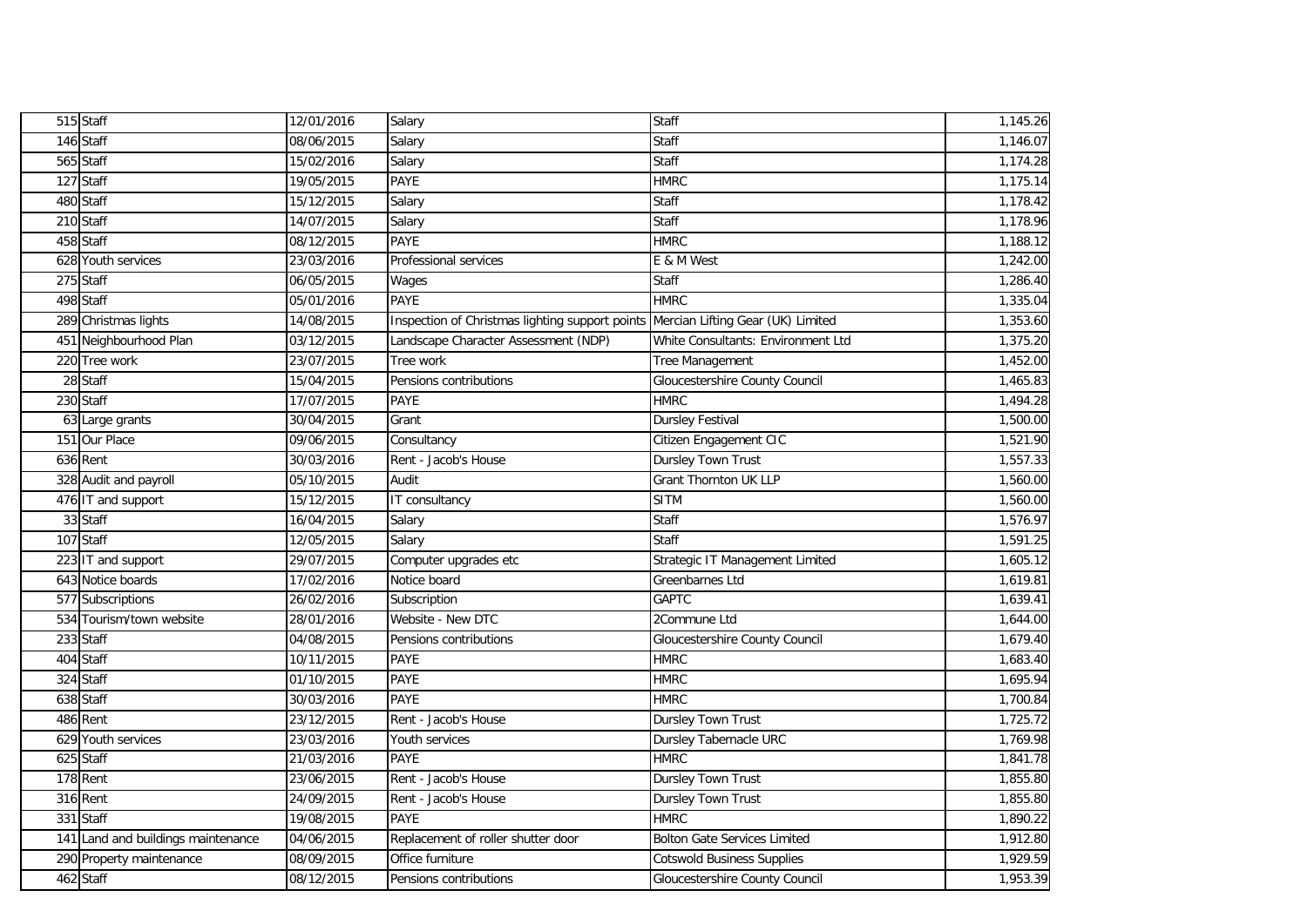| 541 Staff                | 02/02/2016 | <b>PAYE</b>                              | <b>HMRC</b>                                 | 1,968.88 |
|--------------------------|------------|------------------------------------------|---------------------------------------------|----------|
| 89 Large grants          | 06/05/2015 | Grant                                    | <b>Stroud District Foodbank</b>             | 2,000.00 |
| 276 Large grants         | 12/05/2015 | Grant                                    | <b>GL11 Community Project</b>               | 2,000.00 |
| 394 Neighbourhood warden | 09/11/2015 | Neighbourhood Warden scheme contribution | <b>Stroud District Council</b>              | 2,000.00 |
| 272 Staff                | 01/09/2015 | <b>PAYE</b>                              | <b>HMRC</b>                                 | 2,013.64 |
| 253 Staff                | 18/08/2015 | Salary                                   | Staff                                       | 2,035.35 |
| 145 Staff                | 08/06/2015 | Salary                                   | <b>Staff</b>                                | 2,037.30 |
| 516 Staff                | 12/01/2016 | Salary                                   | <b>Staff</b>                                | 2,038.86 |
| 344 Staff                | 12/10/2015 | Salary                                   | <b>Staff</b>                                | 2,053.35 |
| 440 Staff                | 17/11/2015 | Salary                                   | <b>Staff</b>                                | 2,053.35 |
| 608 Staff                | 15/03/2016 | Salary                                   | Staff                                       | 2,053.35 |
| 306 Staff                | 15/09/2015 | Salary                                   | <b>Staff</b>                                | 2,071.35 |
| 479 Staff                | 15/12/2015 | Salary                                   | Staff                                       | 2,120.83 |
| 564 Staff                | 15/02/2016 | Salary                                   | Staff                                       | 2,137.97 |
| 175 Staff                | 19/06/2015 | PAYE                                     | <b>HMRC</b>                                 | 2,284.58 |
| 212 Staff                | 14/07/2015 | Salary                                   | Staff                                       | 2,305.67 |
| 132 Staff                | 27/05/2015 | Pensions contributions                   | Gloucestershire County Council              | 2,377.60 |
| 109 Staff                | 12/05/2015 | Salary                                   | <b>Staff</b>                                | 2,412.17 |
| 46 PWLB repayments       | 29/04/2015 | PWLB repayment                           | Public Works Loan Board                     | 2,478.85 |
| 372 PWLB repayments      | 20/10/2015 | PWLB repayment                           | Public Works Loan Board                     | 2,478.85 |
| 406 PCC Funding          | 10/11/2015 | Youth services                           | The Door Youth Project                      | 2,495.50 |
| 365 Christmas lights     | 20/10/2015 | Christmas lights                         | The Festive Lighting Company Ltd            | 2,550.00 |
| 103 WMRC grass cutting   | 11/05/2015 | Grass cutting                            | T W Hawkins and Sons SGMS                   | 2,595.60 |
| 285 WMRC grass cutting   | 08/09/2015 | Grass cutting                            | T W Hawkins and Sons SGMS                   | 2,595.60 |
| 403 Staff                | 10/11/2015 | Pensions contributions                   | Gloucestershire County Council              | 2,765.79 |
| 323 Staff                | 01/10/2015 | Pensions contributions                   | Gloucestershire County Council              | 2,775.03 |
| 639 Staff                | 30/03/2016 | Pensions contributions                   | Gloucestershire County Council              | 2,779.65 |
| 374 Youth services       | 20/10/2015 | Youth services                           | Dursley Tabernacle URC                      | 2,845.95 |
| 624 Staff                | 21/03/2016 | Pensions contributions                   | Gloucestershire County Council              | 2,883.86 |
| 505 Staff                | 05/01/2016 | Pensions contributions                   | <b>Gloucestershire County Council</b>       | 2,917.35 |
| 64 Large grants          | 30/04/2015 | Grant                                    | <b>Twinberrow Foundation</b>                | 3,000.00 |
| 360 Small grants         | 20/10/2015 | Grant                                    | Dursley and District Community Asssociation | 3,000.00 |
| 573 Large grants         | 26/02/2016 | Grant                                    | Dursley and District Community Asssociation | 3,000.00 |
| 174 Staff                | 23/06/2015 | Pensions contributions                   | Gloucestershire County Council              | 3,005.61 |
| 117 Insurance            | 19/05/2015 | Insurance renewal                        | WPS Insurance Brokers and Risk Services Ltd | 3,116.42 |
| 273 Staff                | 17/04/2015 | <b>PAYE</b>                              | <b>HMRC</b>                                 | 3,180.89 |
| 542 Staff                | 02/02/2016 | Pensions contributions                   | Gloucestershire County Council              | 3,184.97 |
| 118 Youth services       | 20/05/2015 | Youth services                           | Dursley Tabernacle URC                      | 3,208.00 |
| 271 Staff                | 01/09/2015 | Pensions contributions                   | Gloucestershire County Council              | 3,236.73 |